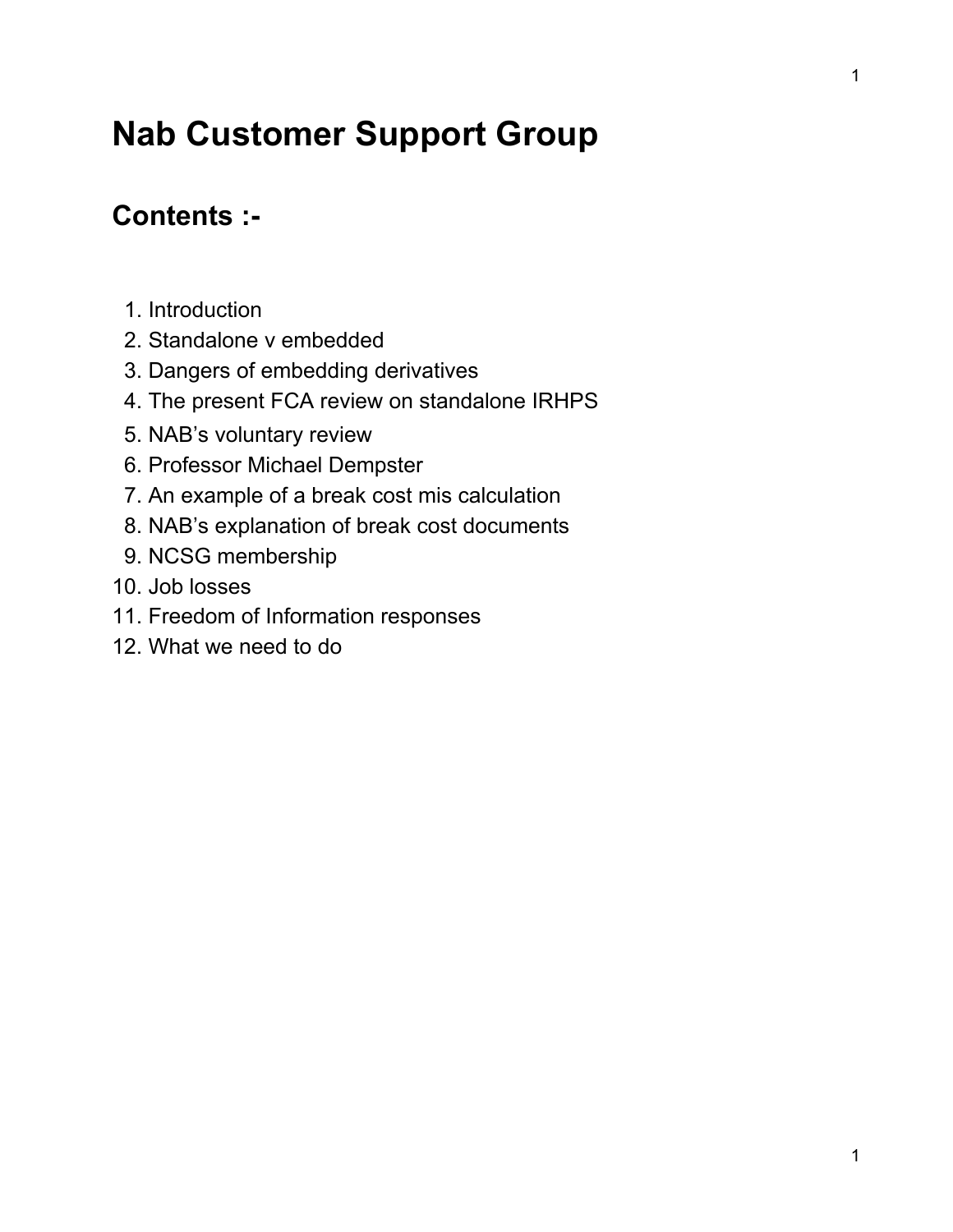#### **1. Introduction**

A fixed rate loan comes with conditions, the main one being that the interest rate is fixed. However, if one of the conditions allows the bank to transfer an infinitely variable break cost from the unwinding of an interest rate swap, dependent upon markets at the time of breakage, then the agreement becomes a derivative, regardless of whether or not it is broken and the penalty applied. This fact is confirmed by our lawyers.

Derivatives are regulated under FSMA Act 2000 due to the following:

1. the risks to the customer inherent in the agreement and the likelihood of the introducer failing to fully explain the full risks transparently.

2. the substantial commission paid to the introducer.

#### **Commissions**

We have evidence that introducers were receiving instant commissions of 5.6% of the loan:-

[https://docs.google.com/viewer?url=http:](https://docs.google.com/viewer?url=http://www.nabcustomersupportgroup.org/img/upload/2584/documents/Internal%2520emails%2520Feb%252008.pdf) [//www.nabcustomersupportgroup.org/img/upload/2584/documents/Internal%2520emails%2520Feb](https://docs.google.com/viewer?url=http://www.nabcustomersupportgroup.org/img/upload/2584/documents/Internal%2520emails%2520Feb%252008.pdf) [%252008.pdf](https://docs.google.com/viewer?url=http://www.nabcustomersupportgroup.org/img/upload/2584/documents/Internal%2520emails%2520Feb%252008.pdf)

#### Terms & Conditions

The bank prescribes its right to transfer swap break costs to the customer in the carefully worded small print in its standard Terms & Conditions. See section 8.2(f):

[http://nabcustomersupportgroup.org/img/upload/2584/documents/Terms%20\\_%20Conditions.pdf](http://nabcustomersupportgroup.org/img/upload/2584/documents/Terms%20_%20Conditions.pdf)

#### COBS checklist

Bank staff were completing COBS complaint checklists in the selling of Tailored Business Loans in order to follow procedures put in place in the past. This evidences that the bank management understood that the selling of TBLs should be no different to the selling of derivatives in respect of COBS. Here is an example of one :

<http://nabcustomersupportgroup.org/img/upload/2584/documents/Compliancy%20checklist.pdf>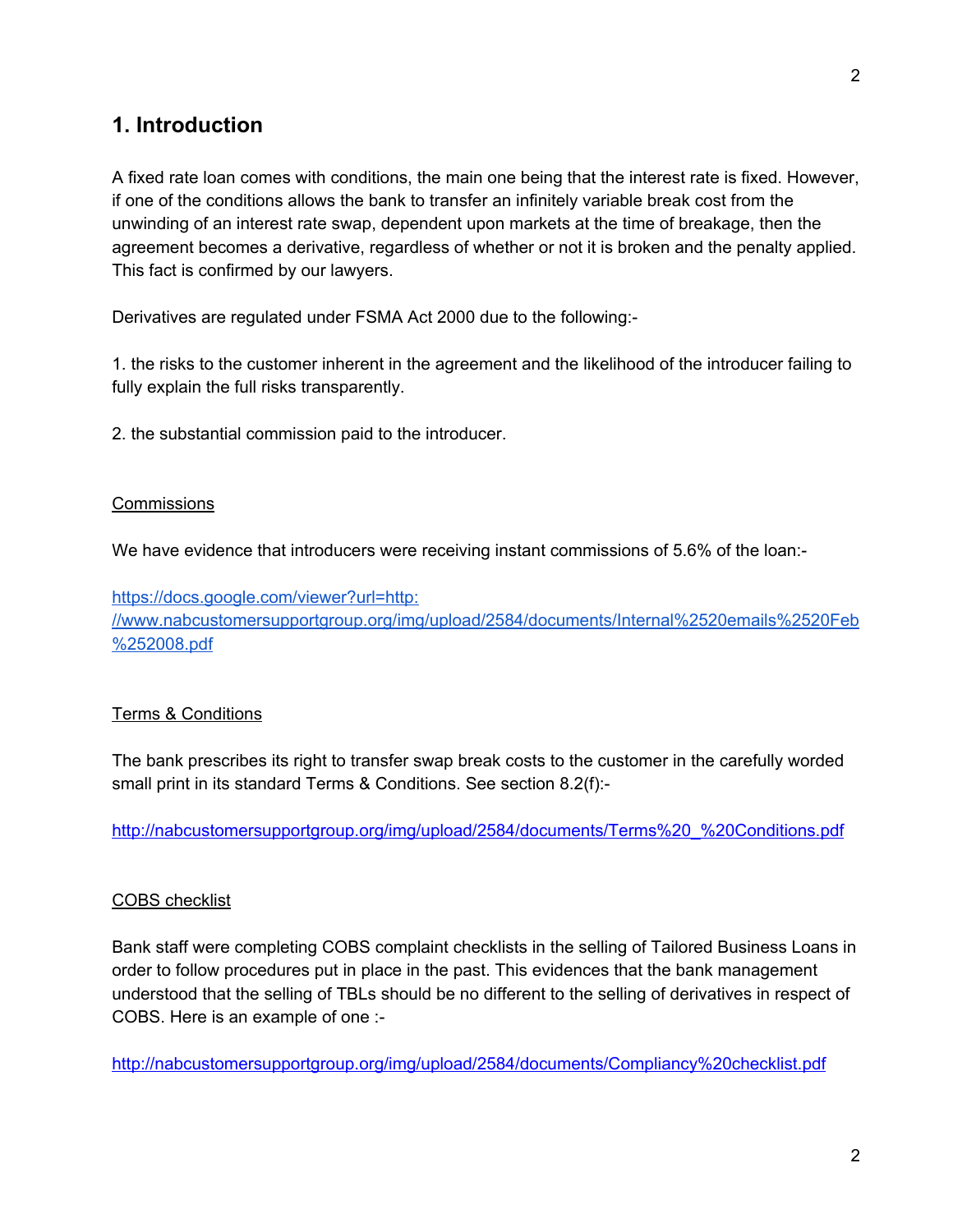Section 1, question 3 bullet point 1 asks if there is any doubt surrounding the client's understanding of the transaction. The bank staff have answered "YES". But the reality is that the bank has replaced the "YES/NO" with "YES" (see later sections) and that the exercise has become totally ineffective. The instruction at the end is clear. "DO NOT PROCEED".

The two main advantages to the introducer of embedding swaps into fixed rate loans instead of selling them directly as standalone agreements are :-

1. Embedding the swap avoids drawing to the customer's attention the existence of a swap, thereby avoiding raising concern over associated onerous conditions, including breakage penalties, which will have had the effect of dissuading the customer from proceeding with the transaction.

2. As a fixed rate business loan is unregulated by the Financial Conduct Authority, bank staff are able to sell the product free of COBS rules in the knowledge that they are free from onerous regulations.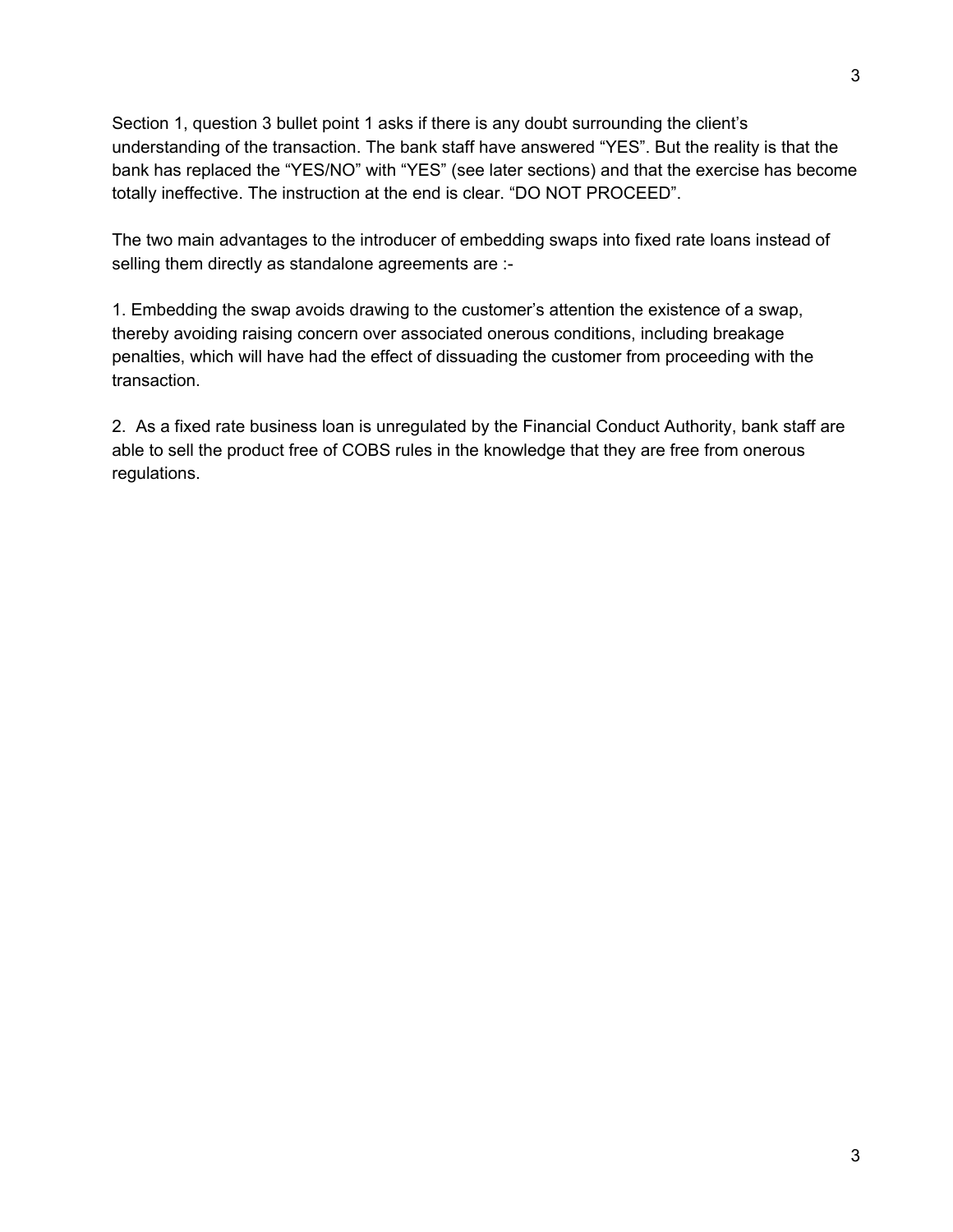4

#### **2. Standalone v embedded**

The Financial Conduct Authority has implemented an independently invigilated review of the potential mis selling of standalone Interest Rate Hedging Products (IRHPs). The sale of these products are subject to regulation because they are derivatives. As a fixed rate loan embedding a derivative is in effect a derivative, the products should be subject to at least the same level of scrutiny as standalone IRHPs. However, given the absence of a standalone agreement, a fixed rate loan embedding a derivative is less likely to be identified by the customer or even an FCA regulated individual than in the case of a standalone IRHP. The mis selling of a standalone swap requires to be proved by investigating each case. However, the process of embedding a swap in a fixed rate loan constitutes an attempt to mis sell without the need to investigate the circumstances of the sales process. In effect all fixed rate loans embedding swaps have been mis sold.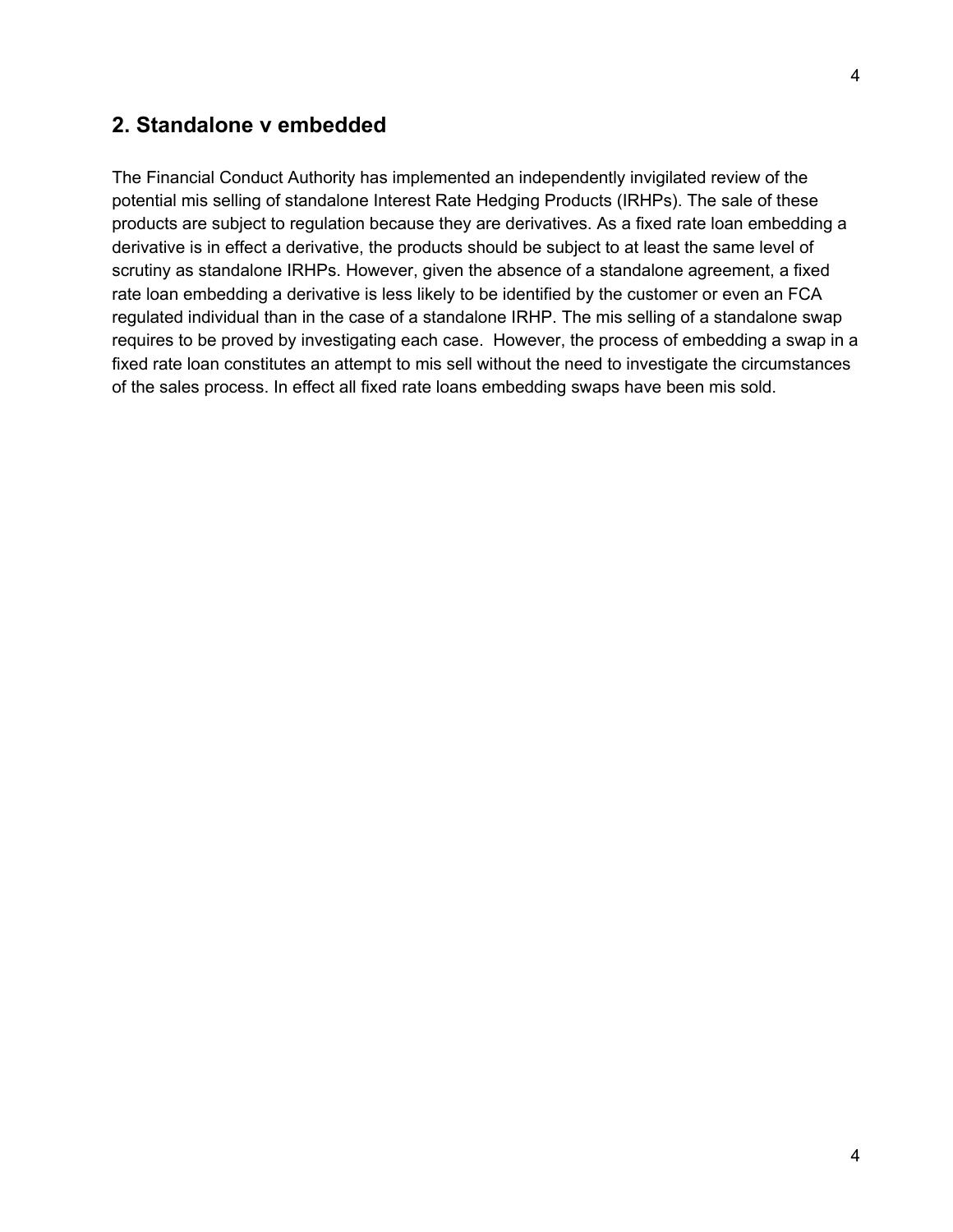#### **3. Dangers of embedding derivatives**

The danger of failing to control the embedding of derivatives into fixed rate loans is illustrated no better than by the mass mis selling of the product by Clydesdale and Yorkshire Banks, subsidiaries of National Australia Bank (NAB), to virtually every customer in its Commercial Real Estate portfolio. The portfolio totaled £6.2 billion in March 2012 and at that point consisted of approximately 4,135 SMEs with an average loan of £1.5 million. The uncontrolled mis selling caused by the enormous instant commissions locked virtually every SME in the portfolio into long term fixed rates set at pre 2009 levels, precipitating severe financial difficulties for the affected SMEs and the collapse of the portfolio. Upon realising that a toxic portfolio had been created, NAB transferred the portfolio to its own books, relieving the subsidiary banks of the burden of defaulting customers. The portfolio is currently undergoing break up and disposal, precipitating receiverships, bankruptcies and enormous damage to the UK economy, including an estimated 21,814 job losses. NAB has accounted for TBLs as derivatives in it's Financial Statement for y/e March 2012 :-

Section 42 Page 143

The following link is the original link but the target document has been removed and it's location now is unknown.

https://docs.google.com/viewer?url=http://www.nab.com.au/content/dam/nab/about-us/shareholder -centre/reports-and-presentations/documents/annual-financial-report-2012.pdf

Significant transfers into Level 3

As part of the restructure of the Group's UK operations, the Tailored Business Loan (TBL) product was discontinued in the UK, in April 2012. The TBLs are structured loans measured at fair value that contain embedded derivative features such as interest rate caps and/or collars or convertible fixed rate options, and as such are designated as part of the Group's fair value through profit or loss loan portfolio. The discontinuation of the TBL product in the UK has removed the ability to validate the inputs (e.g. prepayment assumptions) with market observable data, as there will be no newly originated loans of this type in this market. Therefore, as at 30 September 2012, \$6,631 million of TBL fair value loans in the UK have been transferred from Level 2 into Level 3 classification for the Group and nil for the Company.

Martin Wheatley of the FCA wrote letters to HM Treasury in February and May of 2013 explaining that if the issue was not addressed, there would be nothing to prevent banks from in future embedding derivatives into fixed rate loans instead of offering them directly to the customer.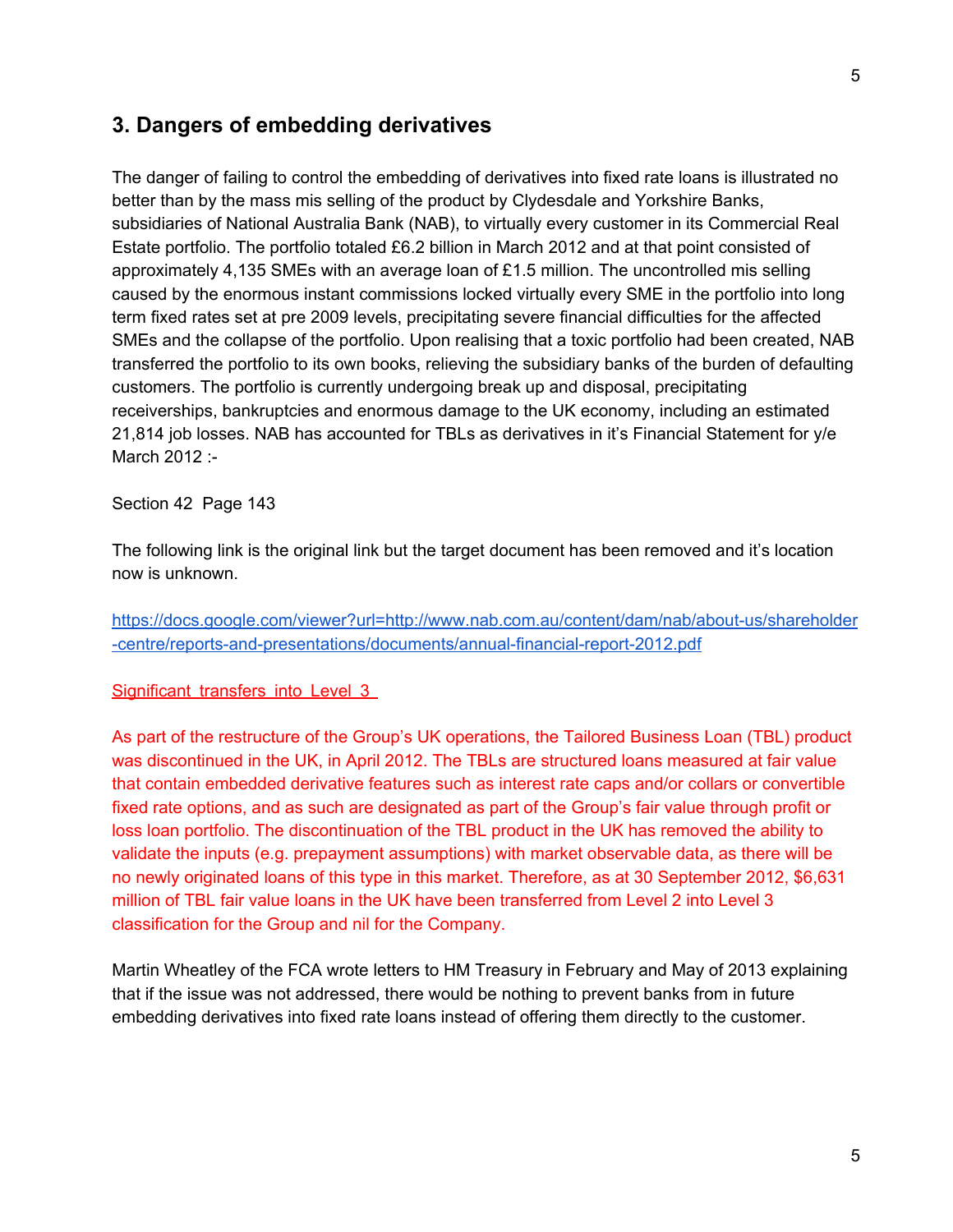#### **4. The present FCA review on standalone IRHPs**

I have simplified the FCA's review progress report for March as follows:

[https://docs.google.com/viewer?url=http://www.nabcustomersupportgroup.org/img/upload/2584/do](https://docs.google.com/viewer?url=http://www.nabcustomersupportgroup.org/img/upload/2584/documents/NCSG%2520analysis%2520of%2520FCA%2520Review%2520progress.pdf) [cuments/NCSG%2520analysis%2520of%2520FCA%2520Review%2520progress.pdf](https://docs.google.com/viewer?url=http://www.nabcustomersupportgroup.org/img/upload/2584/documents/NCSG%2520analysis%2520of%2520FCA%2520Review%2520progress.pdf)

1. Only 12% of the 29,563 swaps issued to SMEs (before the sophistication test was applied) have been accepted by affected SMEs, nearly two years after the announcement of the review. This is evidence of collusion between the FCA and the banks.

2. The FCA has produced figures measuring all results by number of SMEs (as opposed to aggregate loan value). This prevents us from assessing the effectiveness of the review, since banks will tend to settle smaller claims more readily than larger claims. The FCA should have produced the figures measured by BOTH the number of SMEs AND aggregate loan value. Failure to do this evidences collusion between the FCA and the banks.

3. I am hearing (not from a definite statement from the FCA but via feedback from other sources) that the 8% interest being offered may now be offered in lieu of any SMEs' claims in respect of consequential damages. This is unacceptable. If this is correct, then hundreds of businesses which have been destroyed by the swaps (representing larger than average claims) will not receive adequate damages. Again, this evidences collusion between the FCA and the banks.

4. In respect of the above point 3, this was not made clear by the FCA at the early stages and is now being heard increasingly through the grapevine. This evidences that the FCA have deliberately mislead SMEs. The decision not to announce the fact that interest was to replace consequential damages until nearly two years after the details of the review were initially released amounts to blatant deceit. Again, this evidences collusion between the FCA and the banks.

5. The FCA published on its website within the June 2012 announcement, advice to affected SMEs not to contact law firms or claims management companies in view of the fact that the FCA review would ensure that all affected SMEs would receive full damages without the need to resort to taking legal action. This has resulted in many affected businesses exceeding their legal claim prescription limits. This constitutes misrepresentation and again evidences collusion between the FCA and the banks.

6. The FCA review scheme has rejected 12,197 (or 41%) of swaps issued to SMEs (29,563) on the basis that they were either "sophisticated" (10.712), not mis sold (751) or decided that no redress was due (734). Breakdowns have not been given of these figures. In particular, we are not given the reasons for "sophistication". The FCA should have published the reasons for "sophistication" at the very beginning of the review and ensured that the banks adhered to these criteria. It transpires that it was left to the banks to decide whether the SME failed the "sophistication" test. This evidences collusion between the FCA and the banks.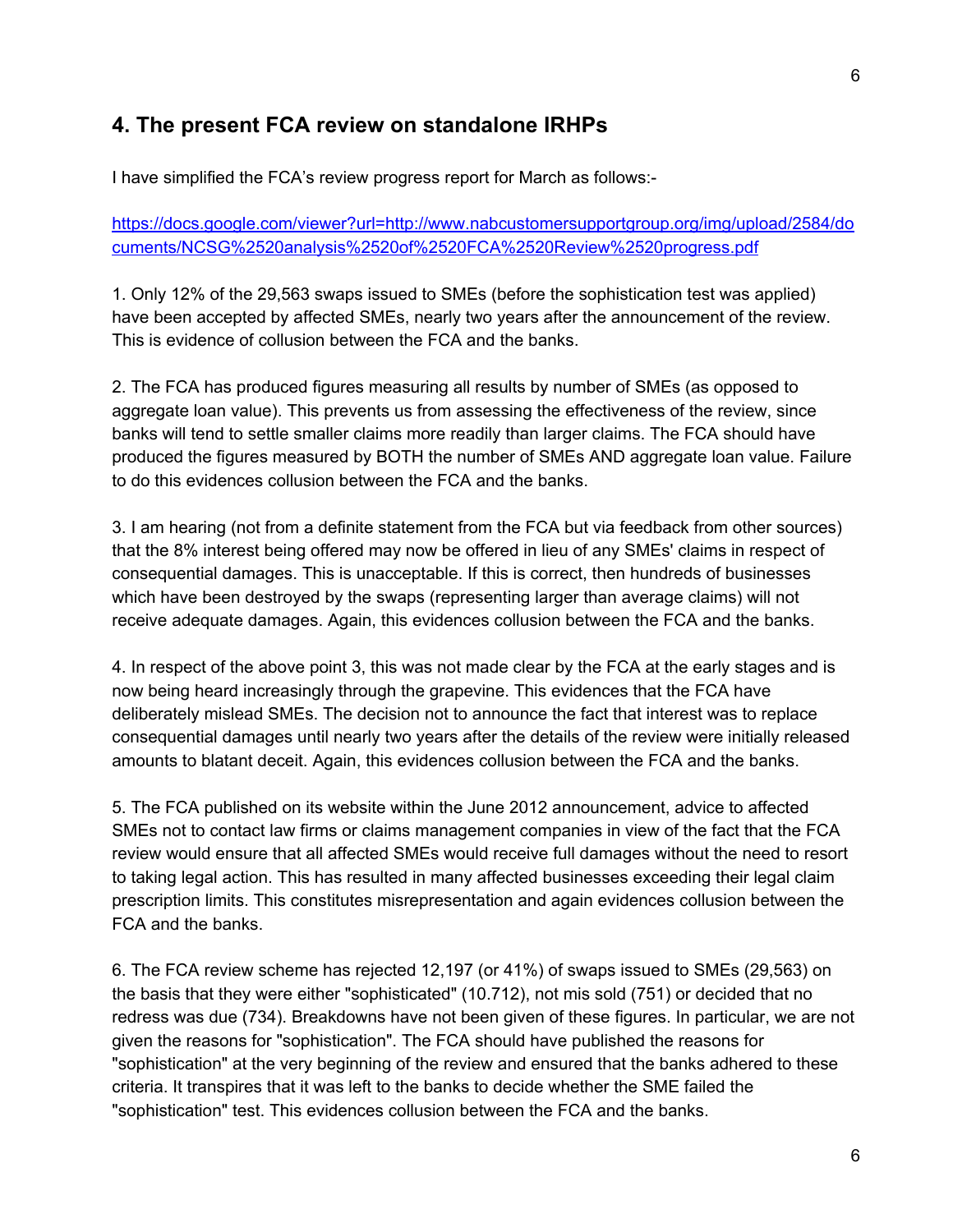#### **5. NAB's voluntary review**

[http://nabcustomersupportgroup.org/img/upload/2584/documents/Clydesdale%20Voluntary%20Re](http://nabcustomersupportgroup.org/img/upload/2584/documents/Clydesdale%20Voluntary%20Review.pdf) [view.pdf](http://nabcustomersupportgroup.org/img/upload/2584/documents/Clydesdale%20Voluntary%20Review.pdf)

On 12<sup>th</sup> October 2012, NAB agreed with the FCA to implement a voluntary review, supposedly comparable to the FCA review into standalone IRHPs.

However, the review was set up to apply only to those TBL products listed in the appendix. The products listed in the appendix are obscure products issued to few customers. Only 10 out of 85 NCSG members who had TBLs (ie 12%) had these products and so only these were able to benefit from the review.

However, 18 months after the scheme was announced, none of the 10 members have had any meaningful contact from the bank, apart from an initial letter confirming that their products were being reviewed.

Our conclusion is that the scheme is simply a delaying tactic used by the bank to avoid or postpone a redress scenario that has mis led the FCA into believing that the bank is working in co operation.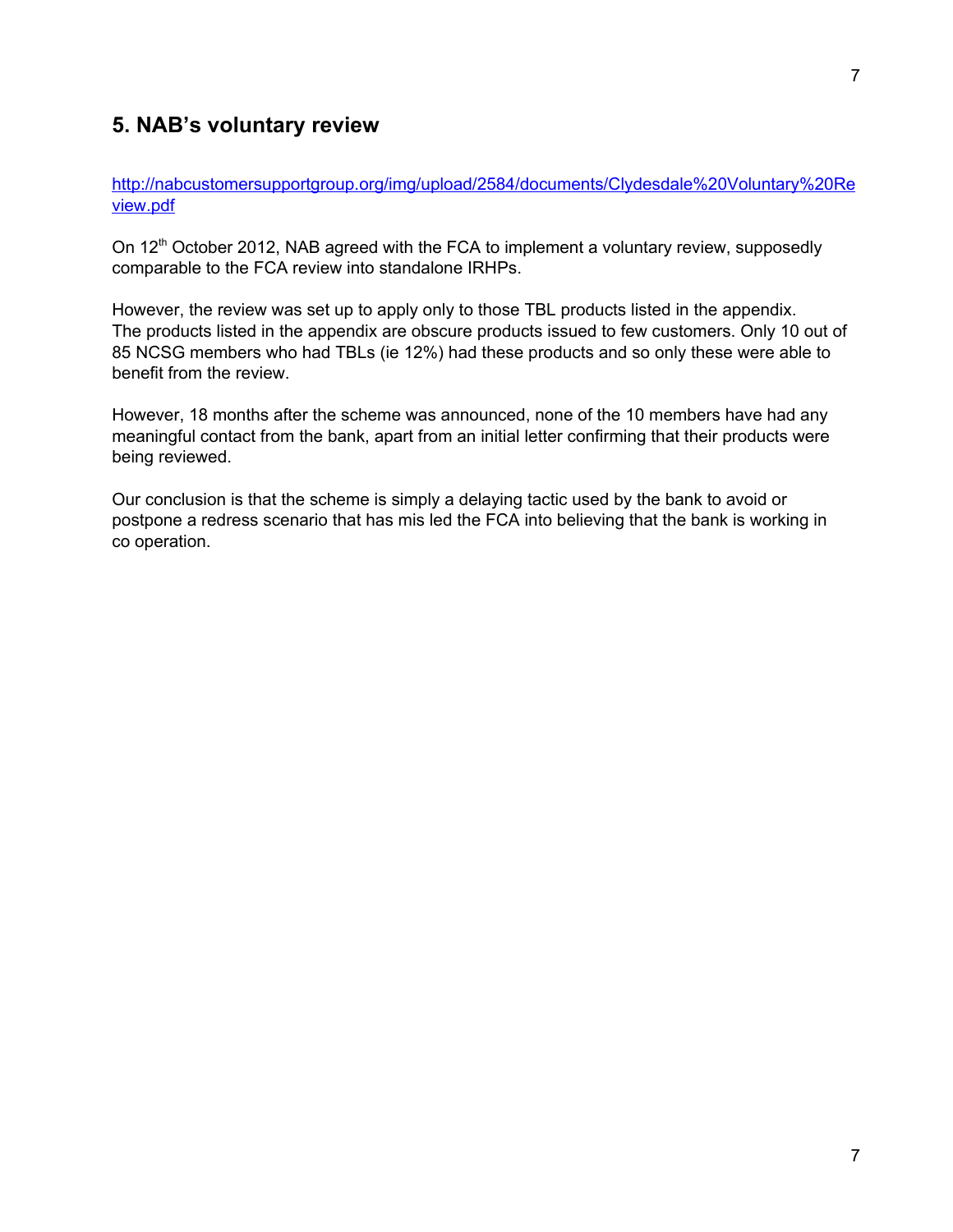## **6. Professor Michael Dempster : Cambridge Systems Associates Ltd**

BA (Tor) MA (Oxon) MA (Cantab) MS PhD (CMU) Linceo FIMA Hon FIA

http://www.cambridge-systems.com/aboutmahd.html

Report :

[http://nabcustomersupportgroup.org/img/upload/2584/documents/NAB%20Customer%20Support%](http://nabcustomersupportgroup.org/img/upload/2584/documents/NAB%20Customer%20Support%20Group%206.3.14.pdf) [20Group%206.3.14.pdf](http://nabcustomersupportgroup.org/img/upload/2584/documents/NAB%20Customer%20Support%20Group%206.3.14.pdf)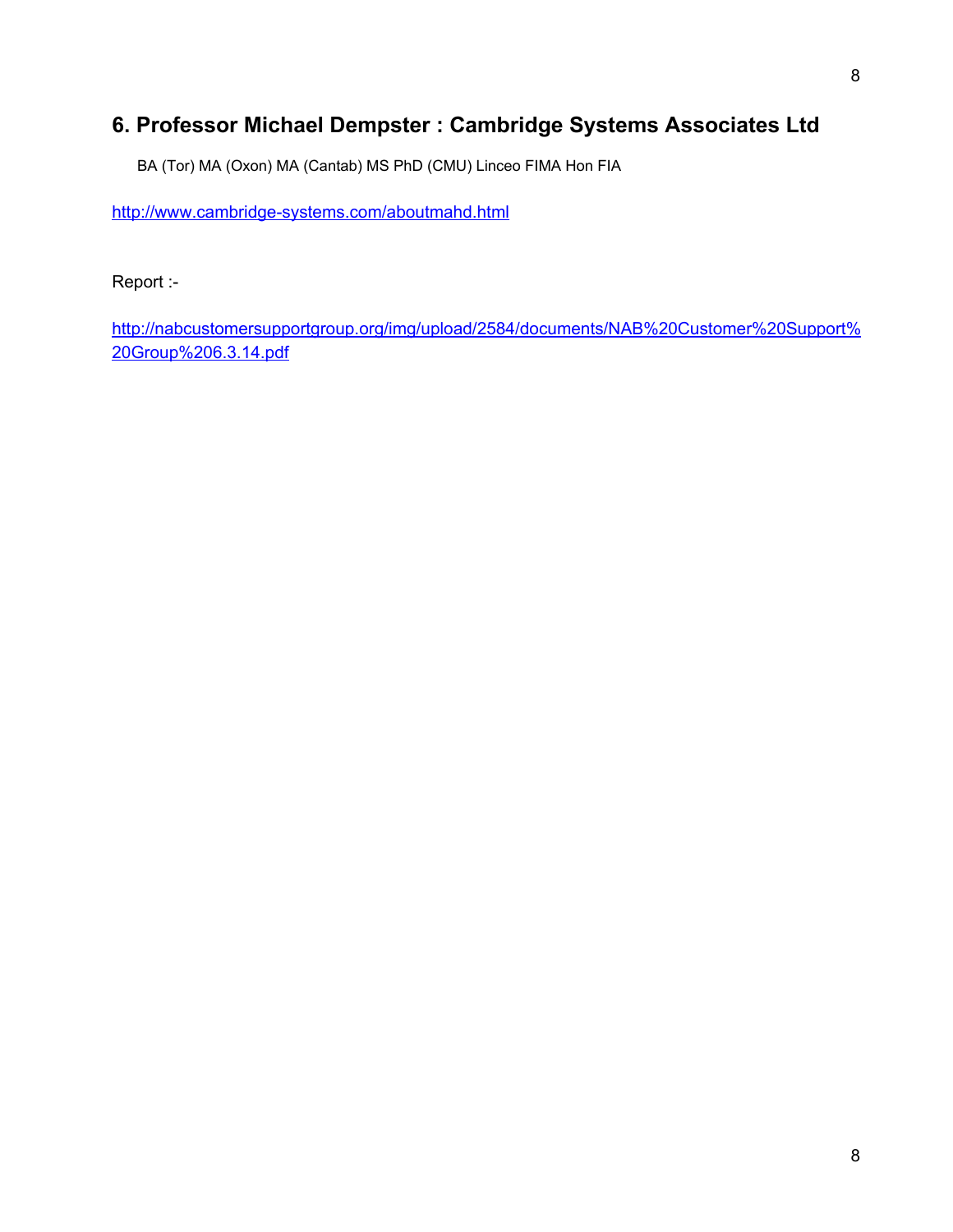## **7. An example of the mis calculation of a break cost**

**BG Consulting Group :** <http://www.bgconsulting.com/>

BG Consulting calculates £416,643:

[http://nabcustomersupportgroup.org/img/upload/2584/documents/BG%20\\_Richard%20Fedrick\\_.pdf](http://nabcustomersupportgroup.org/img/upload/2584/documents/BG%20_Richard%20Fedrick_.pdf)

Bank calculates £783,383 :

<http://nabcustomersupportgroup.org/img/upload/2584/documents/2%20Oct%2009.pdf>

This break cost was given to the customer over the telephone. At the time of the charge, the account statements were being diverted to the account holding branch of the bank. Apart from the debit on the bank statement, the customer has never received written confirmation that a charge had been applied, let alone an explanation of how it was calculated.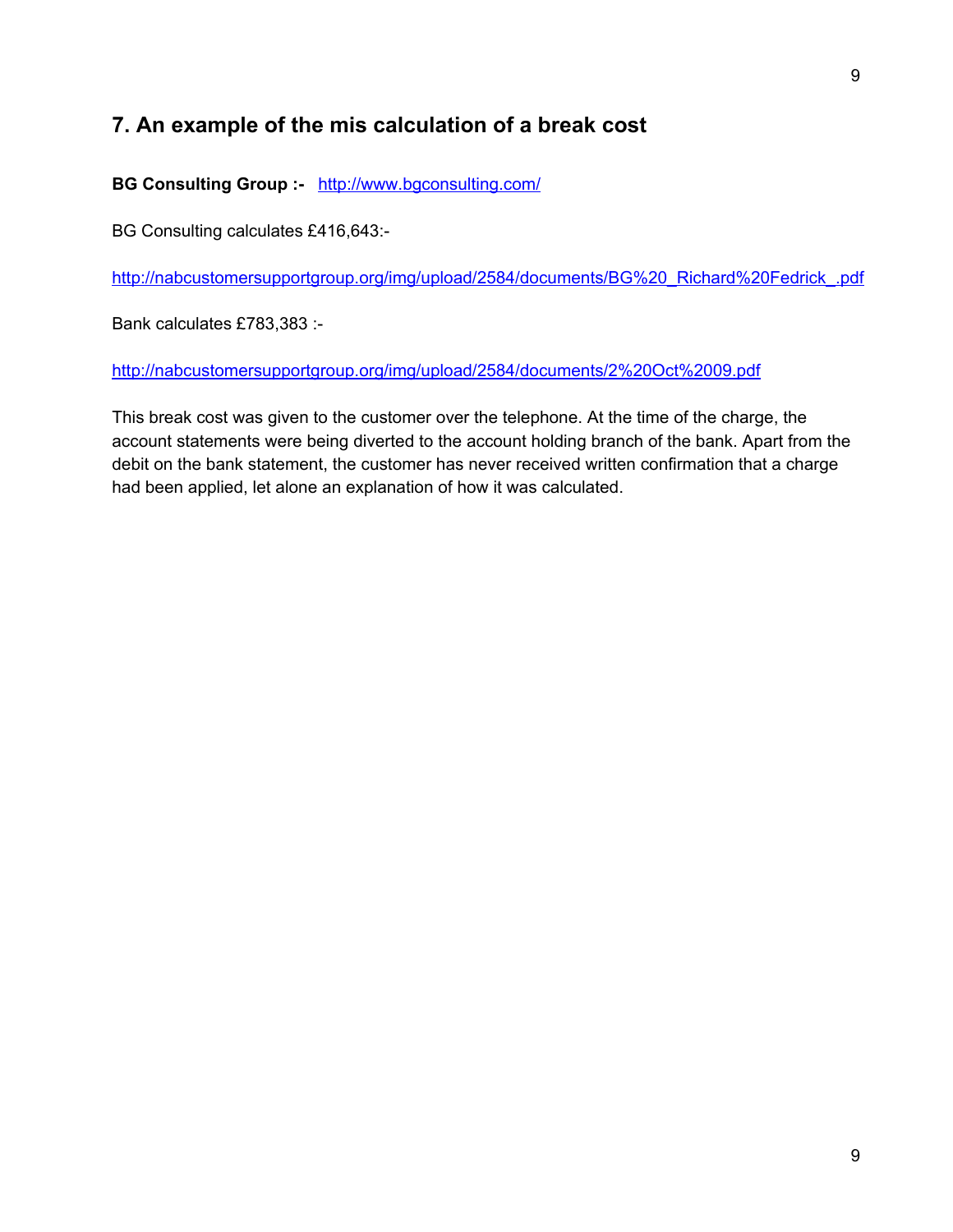## **8. NAB's explanation of break cost documents**

When NAB developed the Tailored Business Loan, it produced a document warning of break costs for the purpose of satisfying FCA regulation. We have called this Version 1. This version was at some point replaced by a new version, which we have called Version 2.

Version 2 was the same as Version 1, but with the exception of the following:

1. The detailed example had been removed

- 2. The paragraph adjacent to it had been removed
- 3. The word "economic cost" was replaced with the word "break cost" wherever it appeared.

Version 1 :

[http://nabcustomersupportgroup.org/img/upload/2584/documents/Break%20Cost%20Version%201](http://nabcustomersupportgroup.org/img/upload/2584/documents/Break%20Cost%20Version%201.pdf) [.pdf](http://nabcustomersupportgroup.org/img/upload/2584/documents/Break%20Cost%20Version%201.pdf)

Version 2 :

[http://nabcustomersupportgroup.org/img/upload/2584/documents/Break%20Cost%20Version%202](http://nabcustomersupportgroup.org/img/upload/2584/documents/Break%20Cost%20Version%202.DOC) [.DOC](http://nabcustomersupportgroup.org/img/upload/2584/documents/Break%20Cost%20Version%202.DOC)

A survey on our group members revealed the following :

Received nothing 60% Received Version 2 10% Received Version 1 7% Not applicable 10% Did not respond 13%

Despite the issue of the above documents to a small percentage of affected customers, no adequate attempt was made by any of the bank staff to warn the customer of the possible magnitude of break cost. Most affected customers perceived that any break cost would be in the region of between 1% or 2% of the amount of the loan, consistent with those of domestic mortgages.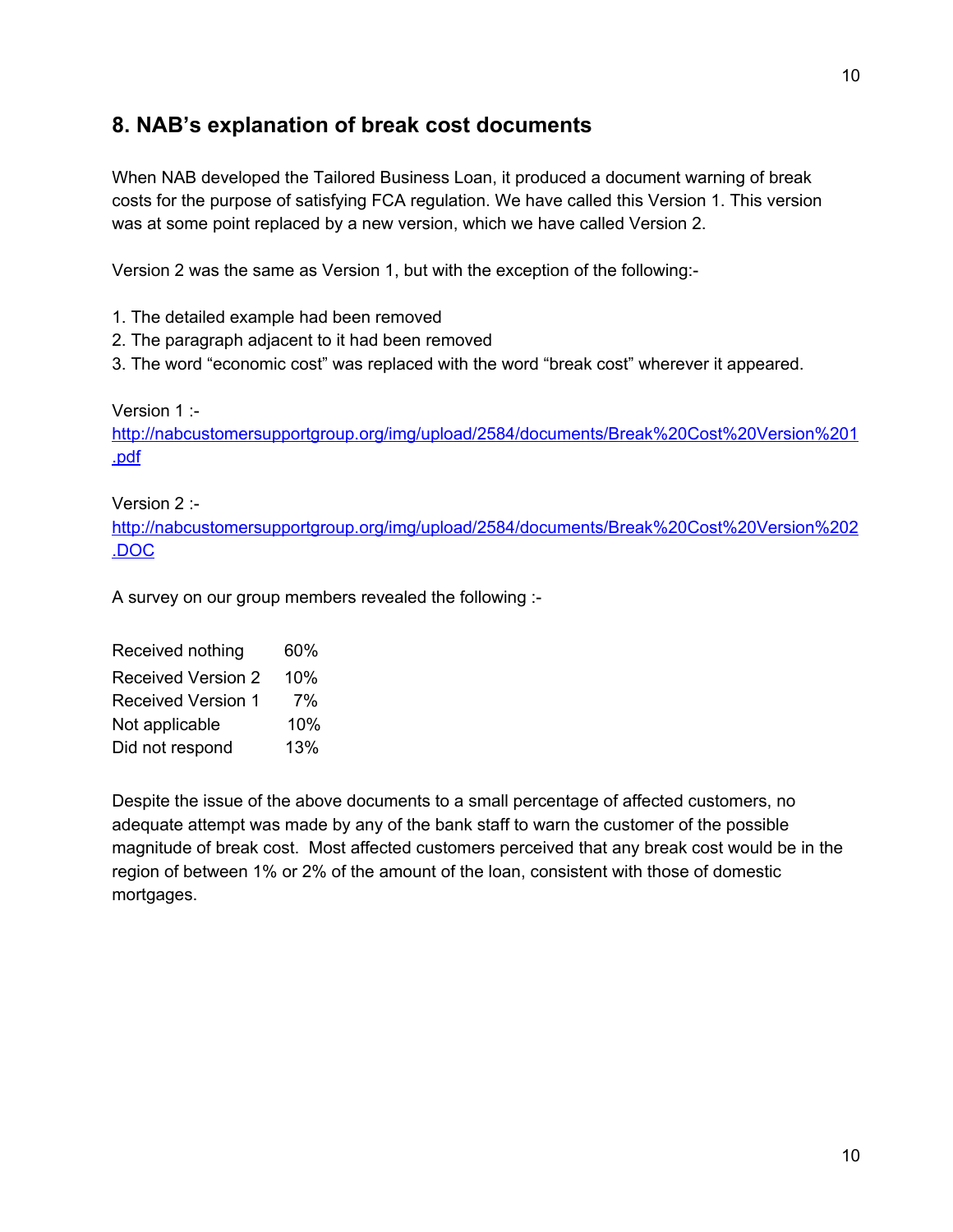## **9. Nab Customer Support Group Membership**

| <b>NAB</b>      | Fixed rate        | 85 |
|-----------------|-------------------|----|
| <b>NAB</b>      | Standalone        | 1  |
| <b>NAB</b>      | Variable          | 11 |
| <b>HBOS</b>     | Fixed rate        | 2  |
| <b>RBS</b>      | Fixed rate        | 1  |
| Lloyds          | Fixed rate        | 1  |
| Bank of Ireland | <b>Fixed rate</b> | 1  |
| Nat West        | Fixed rate        | 1  |
| <b>Triodos</b>  | <b>Fixed rate</b> | 1  |
|                 |                   |    |

NCSG membership is made up as follows:

[http://nabcustomersupportgroup.org/img/upload/2584/documents/Public\\_copy.pdf](http://nabcustomersupportgroup.org/img/upload/2584/documents/Public_copy.pdf)

Before joining our group, all applicants must scan a copy of a letter from the bank proving that they have a fixed rate loan (or a variable rate loan with NAB) and their driving licence. We make no exceptions.

A new member is about to join us who has a substantial loan (approx £9m) with Nationwide.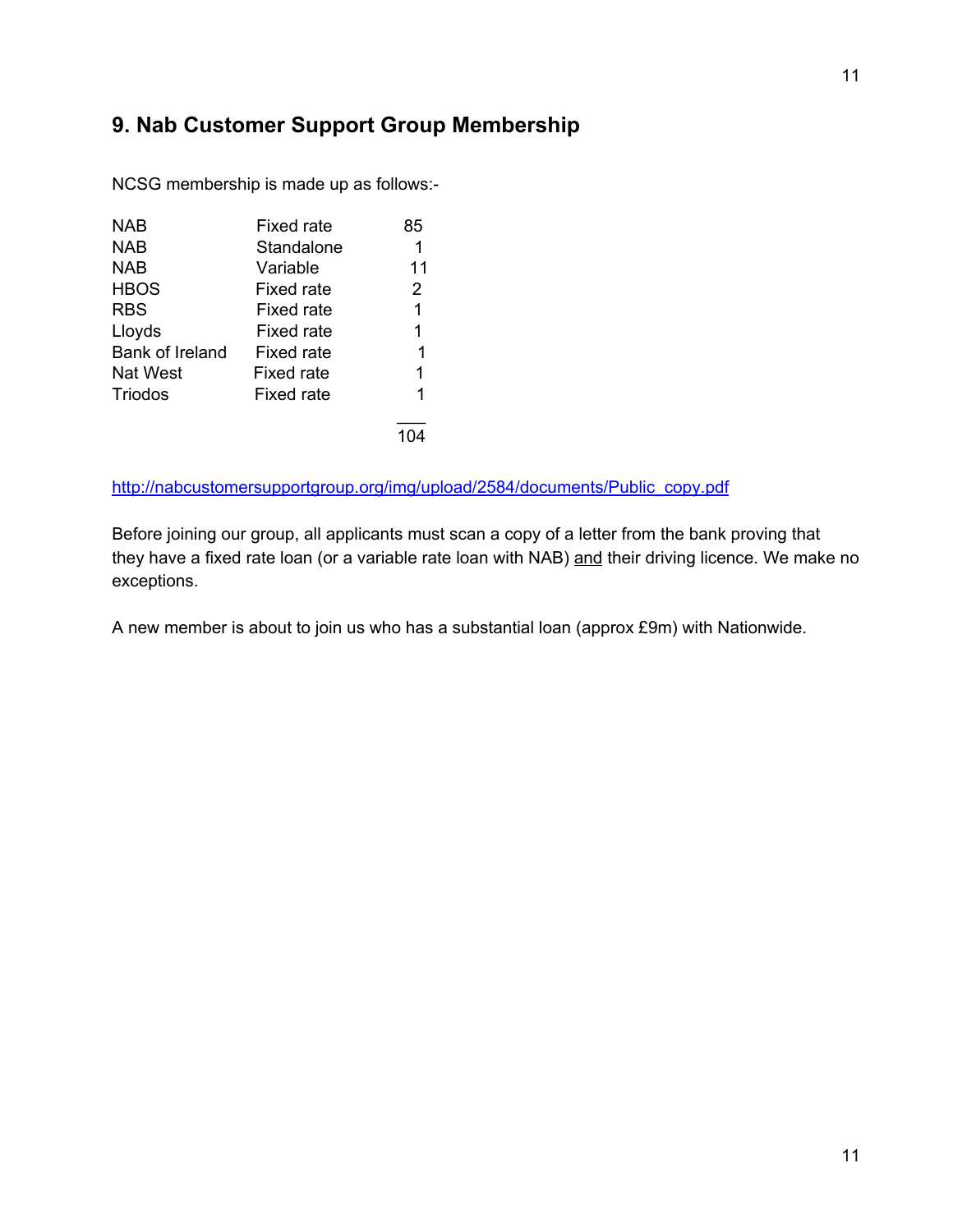#### **10. Job losses**

All new members are asked in our questionnaire to state how many job losses there have been as a result of adopting the product. As you can see from the group register (see section 9), a total of 450 job losses are reported by our 85 members with fixed rate loans with NAB.

I always ask members if they are prepared to testify as to the figures they have given in any future enquiry and so I conclude that the figure of 450 is reasonably accurate and has not been exaggerated.

If the CRE portfolio stood at £6.2 billion as at 31 March 2012 (as confirmed by the bank) and as our aggregate total loan for the 85 members with NAB fixed rate loans is £127,897,458, we calculate a total of 21,814 job losses (ie 450 divided by 127,897,458 multiplied by 6,200,000,000).

If the FCA has confirmed that 69,738 similar loans have been issued by all banks, then we calculate a total of 365,201 job losses (ie 450 divided by 85 times 69,738). Of course, we are assuming that the constituents of the 69.738 have been affected in the same way as the members of our group and it may turn out not to be the case, but it is a starting point.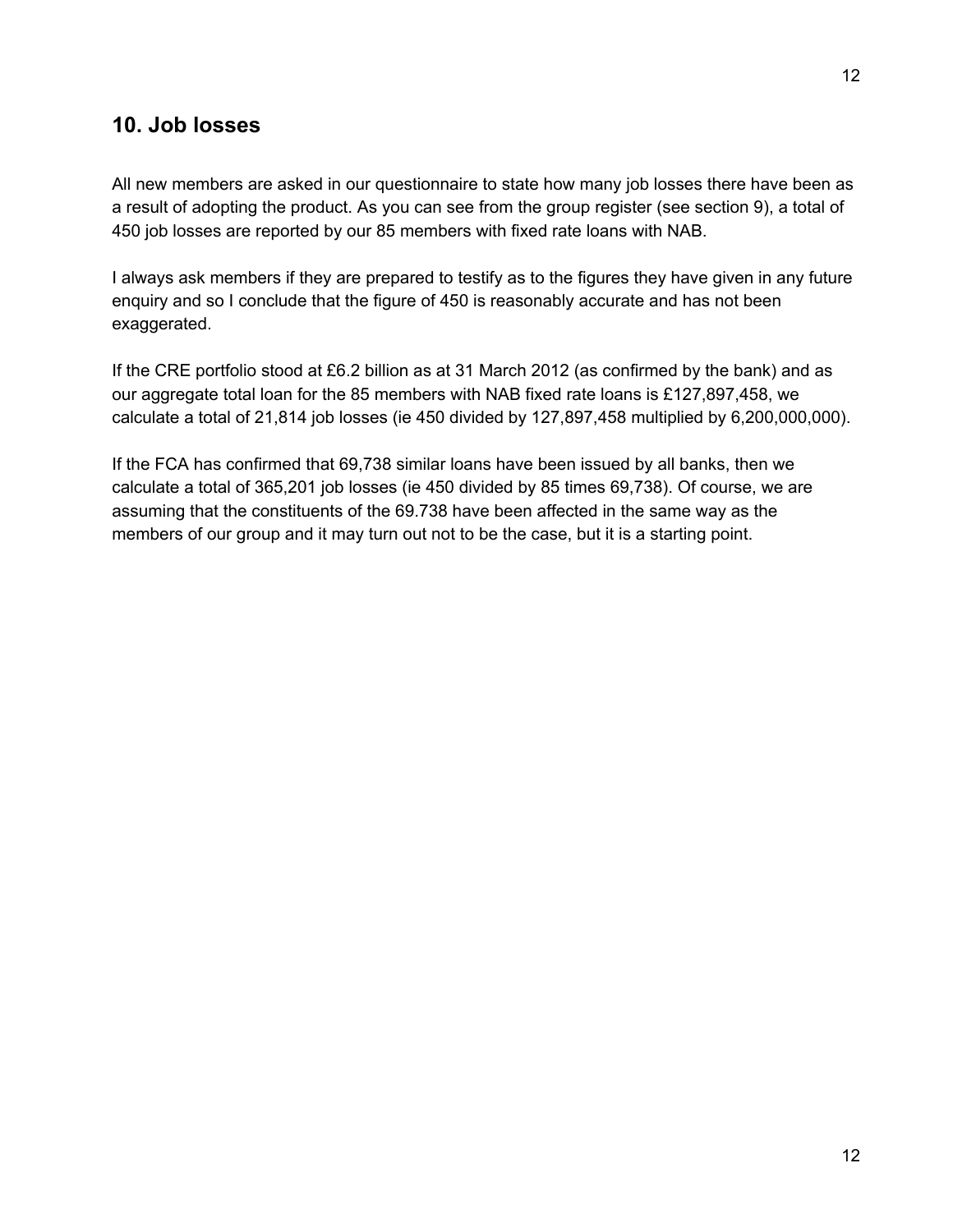## **11. Freedom of Information responses**

The following FOI responses were obtained by NCSG :

#### <u>FCA 31<sup>st</sup> March 2014:-</u>

[http://nabcustomersupportgroup.org/img/upload/2584/documents/FOI3266%20Internal%20review](http://nabcustomersupportgroup.org/img/upload/2584/documents/FOI3266%20Internal%20review%20response%20_signed%20letter%20and%20annex_%2020140331.pdf) [%20response%20\\_signed%20letter%20and%20annex\\_%2020140331.pdf](http://nabcustomersupportgroup.org/img/upload/2584/documents/FOI3266%20Internal%20review%20response%20_signed%20letter%20and%20annex_%2020140331.pdf)

This release confirms that 69,738 embedded swap loans were issued by all banks and that one bank was responsible for the issue of 35,000.

<u>HM Treasury 16<sup>th</sup> April 2014:-</u>

http://nabcustomersupportgroup.org/img/upload/2584/documents/document2014-04-16-172952.pd [f](http://nabcustomersupportgroup.org/img/upload/2584/documents/document2014-04-16-172952.pdf)

This release confirms that the British Banking Association has agreed with HM Treasury that banks will provide the same level of disclosure of features within embedded loans as for products that fall within scope. If HM Treasury has taken this view, then it is acknowledging wrongdoing in the past. This past wrongdoing must be addressed and affected businesses compensated.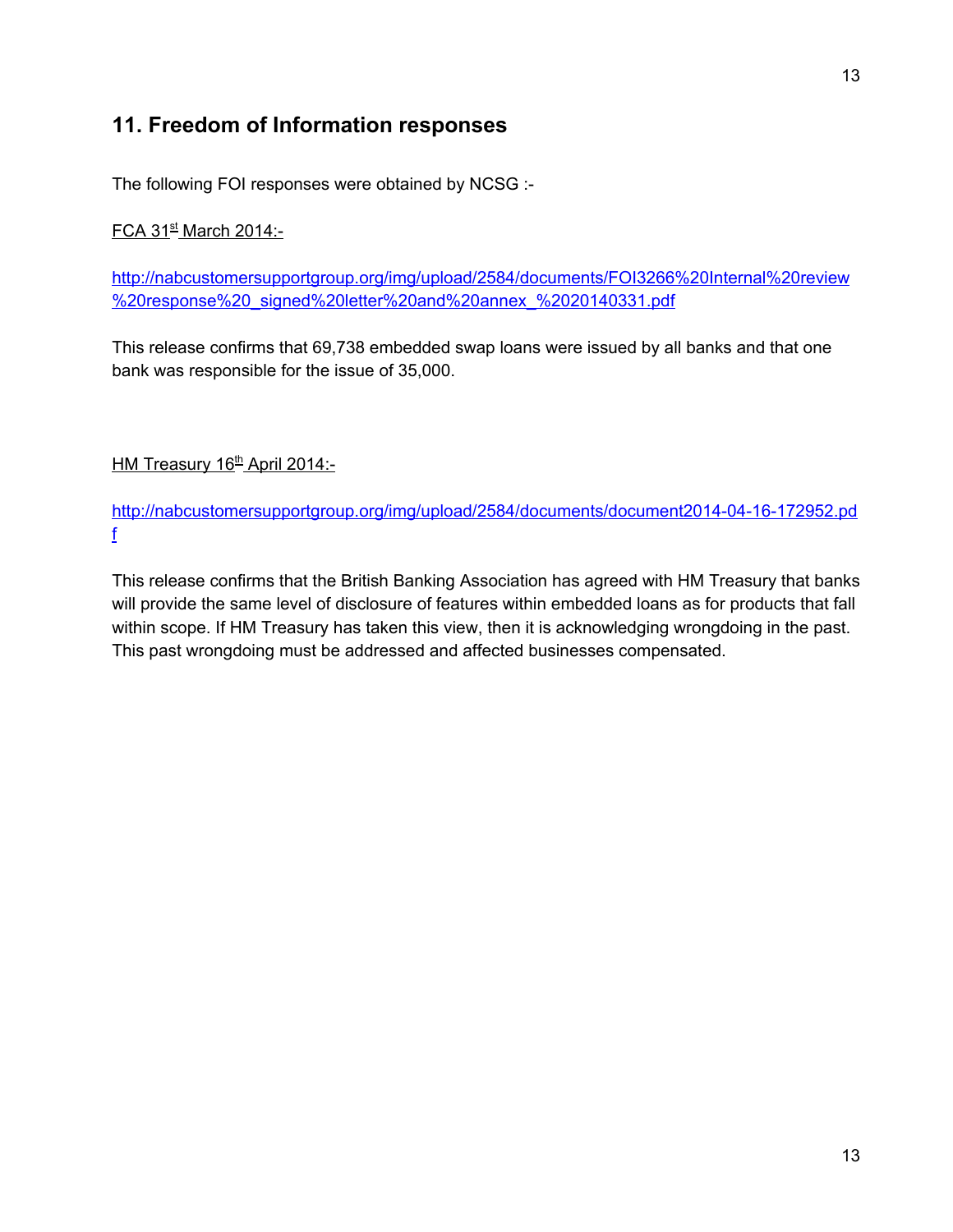#### **12. What we need to do**

1. Apply an immediate suspension of foreclosure activity on any business which has adopted a fixed rate loan embedding a derivative, pending investigation.

2. A directive issued by Treasury that any fixed rate business loan embedding a derivative should in future be treated as a derivative as defined by the FSMA Act 2000. Embedding a derivative is qualified by an unquantified break cost in the bank's standard Terms & Conditions.

3. A directive issued by Treasury that the legal claim prescription limitation is calculated from the date that the affected SME discovered that it had a valid mis selling claim against the bank (and not from the date that the loan funds were released). It would be unfair to use the date that the loan was released, as the evidence of wrongdoing was not readily understood by law firms, let alone affected SMEs, until recent times. There should be no age bar in any FCA invigilated review (unlike as in the standalone review). If there is proof of wrongdoing, the age of the wrongdoing is irrelevant. If a criminal can be convicted of wrongdoing without age restrictions, so too can a bank of financial wrongdoing.

4. An FCA invigilated review is set up to calculate compensation for affected SMEs. Any fixed rate loan embedding a derivative is automatically declared mis sold and so mis selling will not need to be established by the review, rendering it unnecessary to undertake a study into alleged mis selling (as was required in the standalone review). The purpose of the review is purely to calculate redress. Mis selling is established by the presence of an unquantified break cost present in the bank's standard Terms & Conditions.

5. A review should be directly supervised by a newly formed APPG under the leadership of John Thurso (ie not passed to the present APPG) and carried out in close consultation with Nab Customer Support Group.

6. A review should contain no "sophistication" test such as that applied to reviewees in the standalone IRHP review, given that FCA approved advisors would never have received training to make them aware of the existence of embedded swaps. We have talked to a number of such advisors and we conclude that no FCA training was ever given. Therefore, any FCA approved advisor who was consulted by a "sophisticated" SME (as defined by the FCA in the standalone review) would not have received this training and would therefore not be equipped to warn the customer of mark to market break costs. Any SME, whether a sole proprietor or a company, should qualify to participate, given the devious intention on the part of the bank in embedding the swaps.